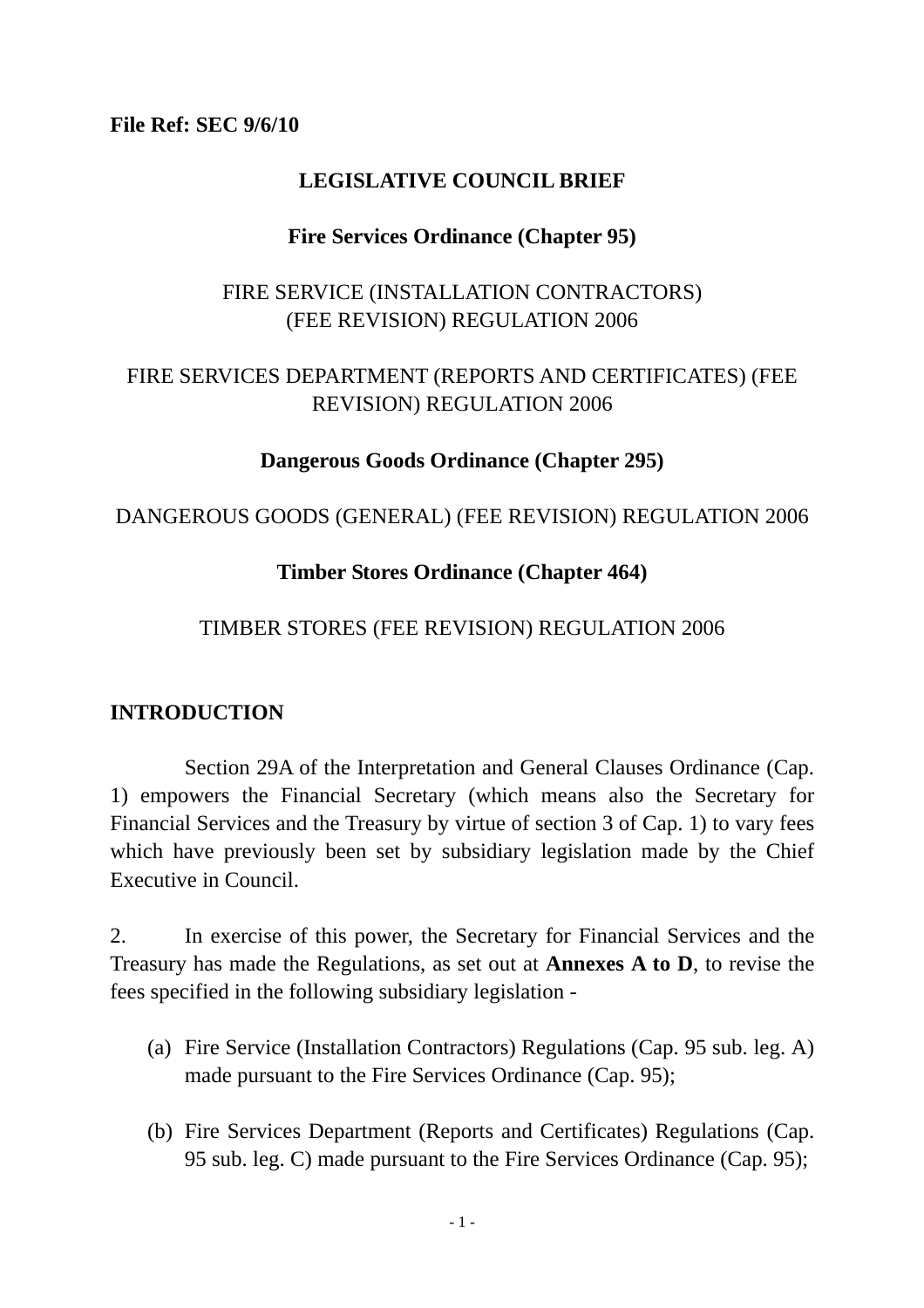- (c) Dangerous Goods (General) Regulations (Cap. 295 sub. leg. B) made pursuant to the Dangerous Goods Ordinance (Cap. 295); and
- (d) Timber Stores Regulation (Cap. 464 sub. leg. A) made pursuant to the Timber Stores Ordinance (Cap. 464).

### **BACKGROUND AND JUSTIFICATIONS**

3. Any person may apply to the Director of Fire Services (D of FS) for registration as fire service installation contractors. Applicants have to pay the appropriate fees in accordance with the Second Schedule to the Fire Service (Installation Contractors) Regulations. These fees were last revised in February 2001.

4. Any person may apply to D of FS for reports and certificates regarding fires or other calamities attended by the Fire Services Department (FSD); premises, vessels or other property damaged by fire; and matters relating to fire risks or fire precautions in or connected with any premises, vessel or other property. Applicants have to pay the appropriate fees in accordance with the table in regulation 3 of the Fire Services Department (Reports and Certificates) Regulations. These fees were last revised in April 1997.

5. Any person who manufactures, stores, conveys or uses dangerous goods is required to apply to D of FS for a licence. Fees are charged for the grant or renewal of, issue of a duplicate of, or making of an alteration or addition to, or endorsement on, a licence. Applicants have to pay the appropriate fees in accordance with the table in regulation 183 of the Dangerous Goods (General) Regulations. These fees were last revised in March 1995.

6. Any person who operates a timber store is required to apply to D of FS. Fees are charged for the grant, renewal, transfer, amendment of the conditions and the particulars, and issue of a duplicate of a licence. Applicants have to pay the appropriate fees in accordance with the Schedule to the Timber Stores Regulation. These fees were last revised in February 2001.

7. It is Government policy that fees should in general be set at levels sufficient to recover the full costs of providing the services. In line with this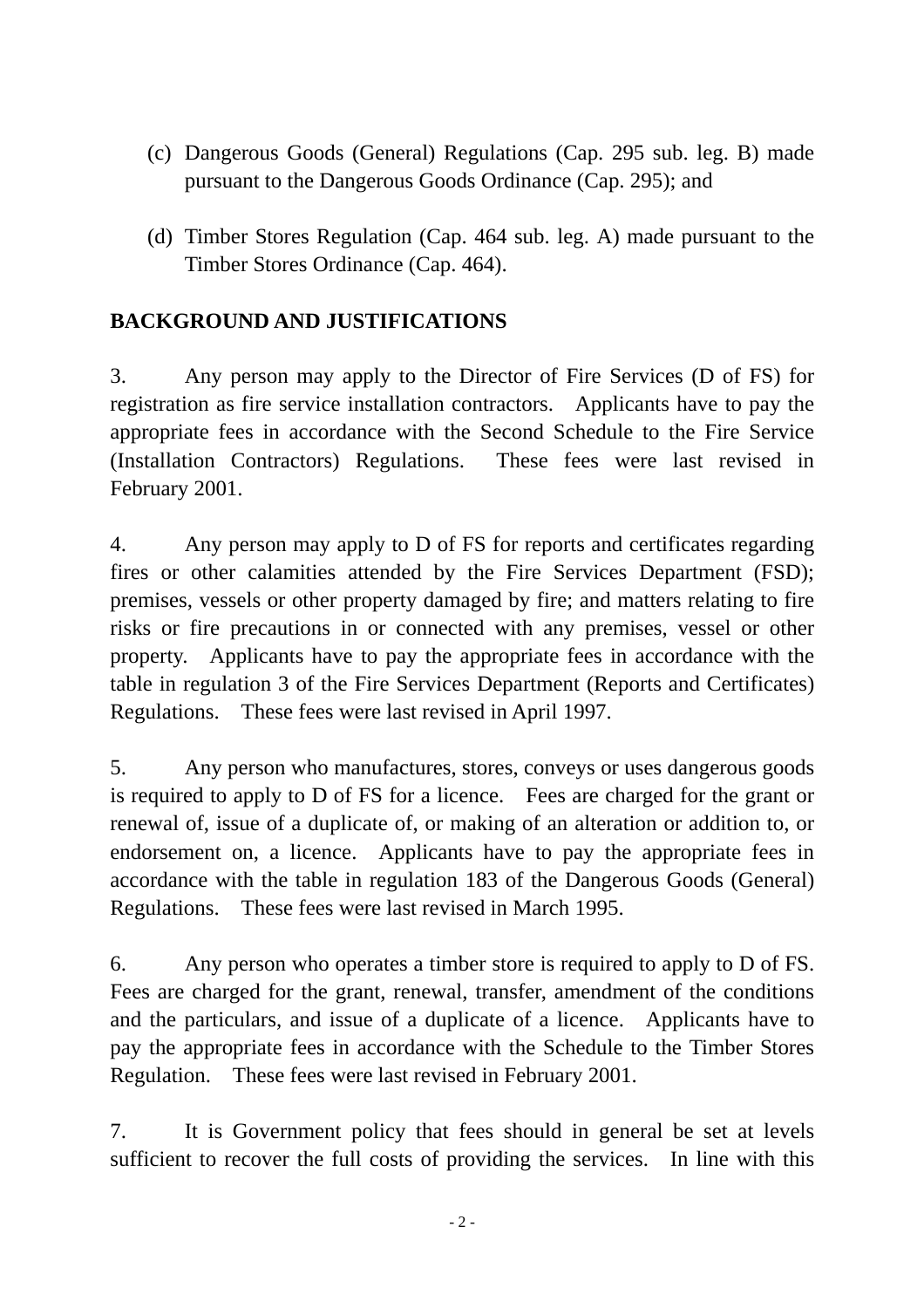"user pays" principle, the Financial Secretary, in the 2004-2005 Budget Speech, indicated the need to resume the revision of government fees and charges. A recent costing review shows that most of the fees payable under the aforesaid Regulations are not adequate to recover the full costs of providing the services. Details of the cost recovery positions are set out at **Annex E**.

8. To alleviate the impact of the fee increases on the users of the services concerned, we propose to increase most of the fees by 1% to 20% with a view to achieving full cost recovery within three to seven years. In the case of the making and issue of report on fire or other calamity attended by FSD under Item 1 of the table in regulation 3 of the Fire Services Department (Reports and Certificates) Regulations and the renewal of timber stores licence under Item 2 of the Schedule to the Timber Stores Regulation, we propose to reduce the fees by 22% and 10% respectively to reflect the reduced cost of providing the service. Details of the existing and proposed fees are set out at **Annex E**.

### **THE REGULATIONS**

9. The Regulations revise the fees as set out at **Annex E**. We propose that the new fees should come into effect on 7 July 2006.

### **EFFICIENCY INITIATIVES**

10. FSD regularly reviews the arrangements for handling applications of various licensing activities under its purview with a view to improving efficiency and effectiveness. The Department has developed an information system which enables staff to retrieve information electronically, on matters such as the registration of fire service installation contractors, licensing of timber stores and dangerous goods, and processing of licence applications referred from other licensing authorities. It has also issued comprehensive guidance notes on the application procedures and requirements for different licences and the registration as fire service installation contractors. In addition, the Department has streamlined the inspection procedures for application of licensed / registered premises with a view to reducing the processing time of applications.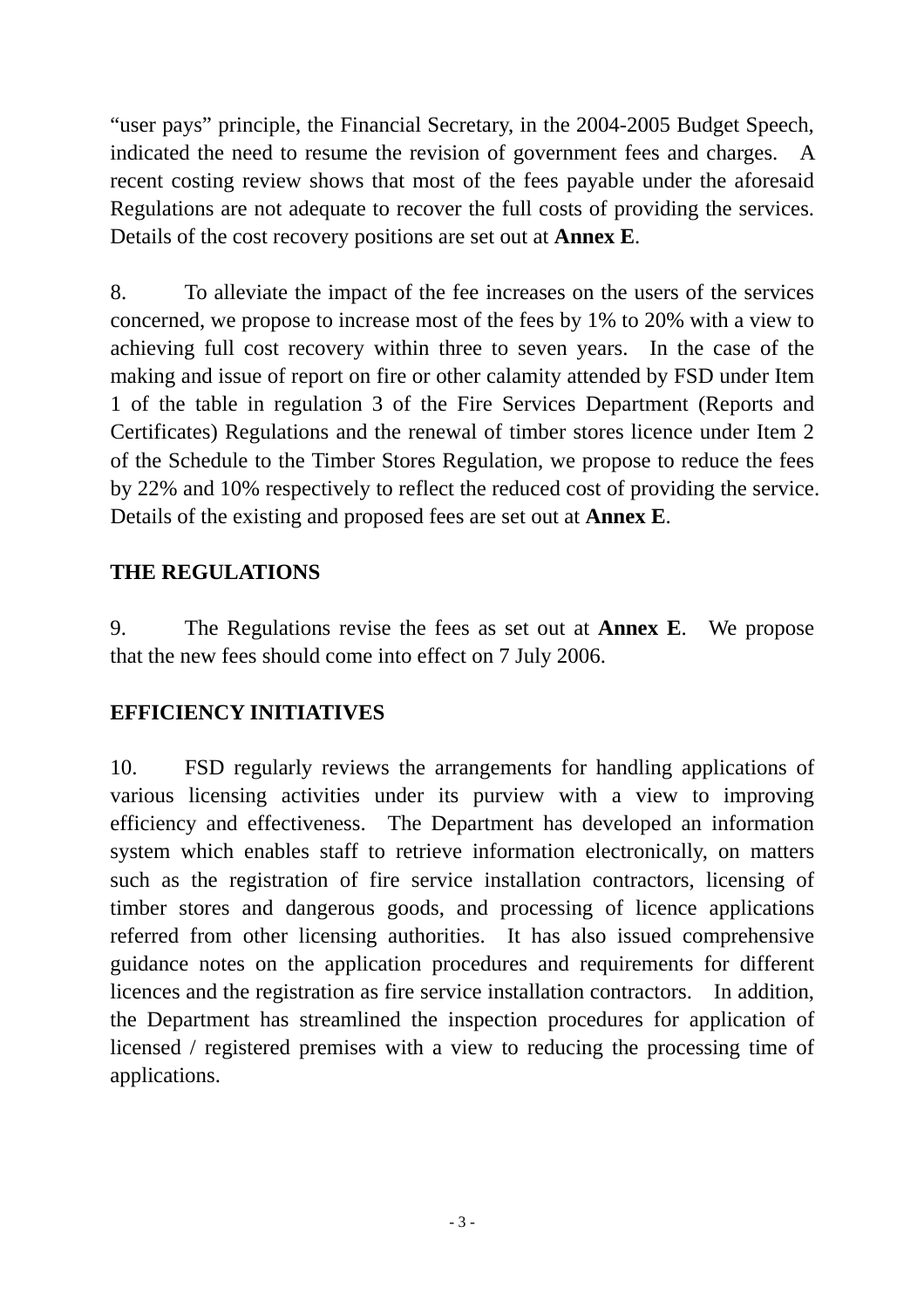## **BASIC LAW AND HUMAN RIGHTS IMPLICATIONS**

11. The proposal is in conformity with the Basic Law, including the provisions concerning human rights.

### **BINDING EFFECT OF THE LEGISLATION**

12. The Regulations do not affect the current binding effect of the respective principal Ordinances and Regulations referred to in paragraph 2 above.

### **FINANCIAL AND STAFFING IMPLICATIONS**

13. Additional revenue to be generated from the proposed fee revision is estimated to be \$1.92 million per annum. There are no staffing implications.

### **ECONOMIC IMPLICATIONS**

14. Given that the fee adjustments are small in dollar terms, the impact on the operating costs of the persons or businesses concerned should be small. Therefore, the overall economic impact is expected to be insignificant.

### **PUBLIC CONSULTATION**

15. We issued to the Panel on Security of the Legislative Council on 27 June 2005 a paper explaining the proposals for these and other fees. The Panel raised no questions on the fee proposals included in this brief.

### **PUBLICITY**

16. The Regulations will be published in the Gazette on 12 May 2006. A spokesman will be available to answer any enquiries on this subject.

### **ENQUIRIES**

17. For enquiries relating to this brief, please contact Miss Queenie LEE, Assistant Secretary for Security, at telephone number 2810 3948.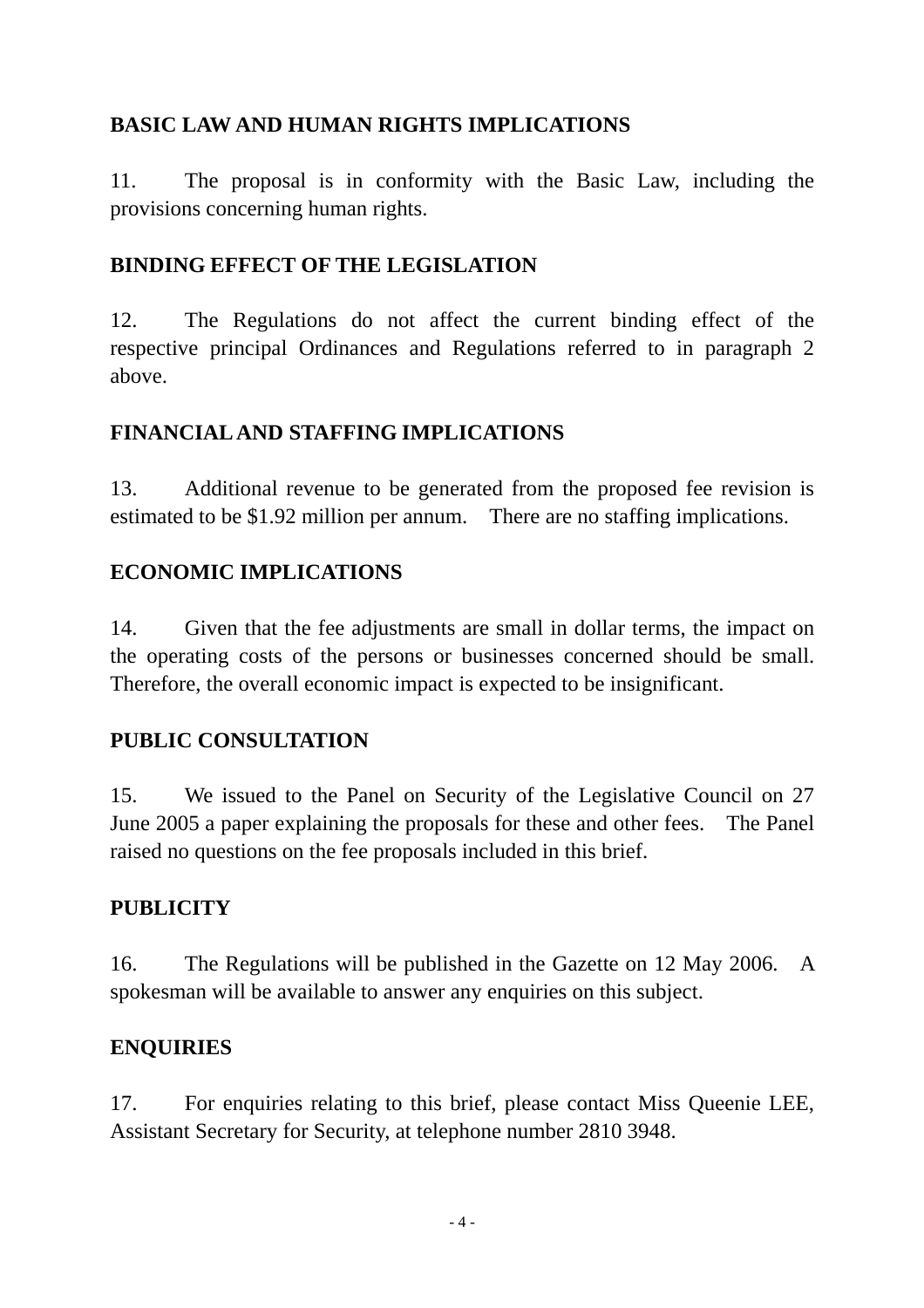**Security Bureau May 2006**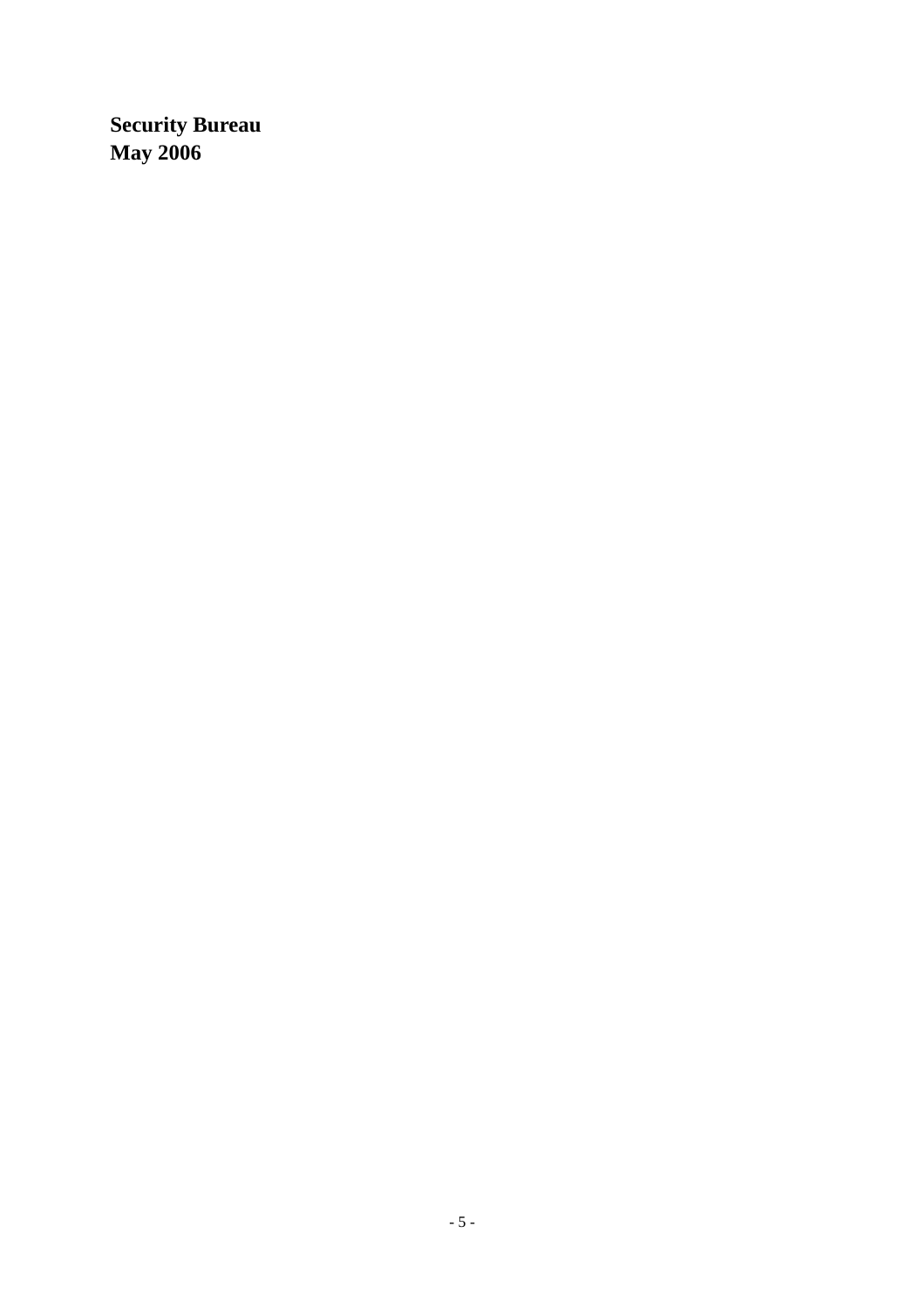### **FIRE SERVICE (INSTALLATION CONTRACTORS) (FEE REVISION) REGULATION 2006**

(Made by the Secretary for Financial Services and the Treasury under section 29A of the Interpretation and General Clauses Ordinance (Cap. 1) by virtue of section 25 of the Fire Services Ordinance (Cap. 95))

#### **1. Commencement**

This Regulation shall come into operation on 7 July 2006.

#### **2. Fees**

The Second Schedule to the Fire Service (Installation Contractors) Regulations (Cap. 95 sub. leg. A) is amended –

- (*a*) in item 1, by repealing "1,575" and substituting "1,810";
- (*b*) in item 2, by repealing "925" and substituting "1,110";
- $(c)$  in item 3, by repealing "960" and substituting "1,100";
- (*d*) in item 4, by repealing "795" and substituting "915";
- (*e*) in item 5, by repealing "795" and substituting "915";
- (*f*) in item 6, by repealing "795" and substituting "915";
- (*g*) in item 7, by repealing "795" and substituting "915";
- (*h*) in item 8, by repealing "385" and substituting "425";
- (*i*) in item 9, by repealing "480" and substituting "530".

Secretary for Financial Services and the Treasury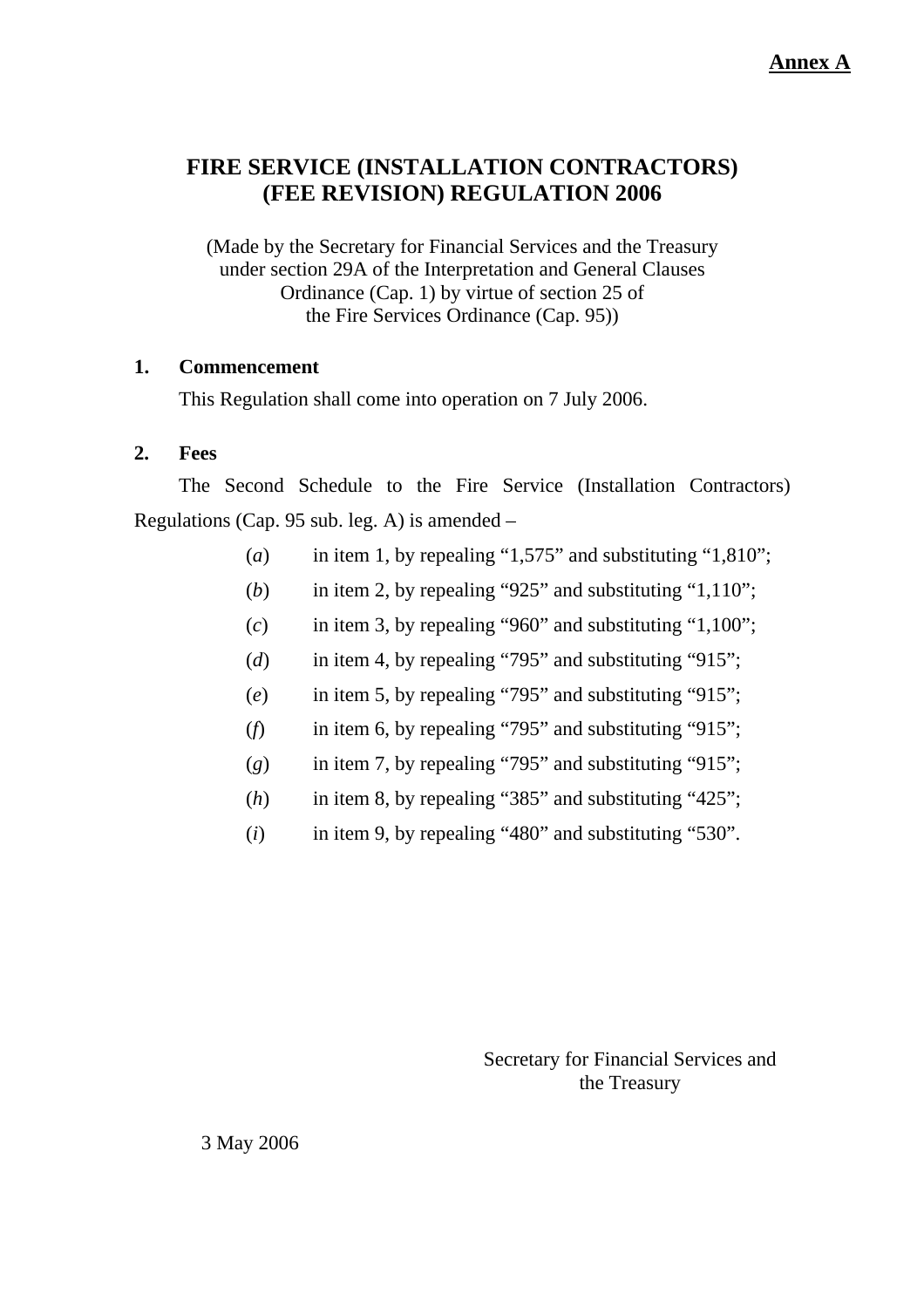### **Explanatory Note**

This Regulation amends the Fire Service (Installation Contractors) Regulations (Cap. 95 sub. leg. A) to increase the fees payable for –

- (*a*) the registration of fire service installation contractors and written examinations and interviews for them;
- (*b*) the inspection and re-inspection of workshops and new workshops used by them; and
- (*c*) the change of their registered names or addresses and notification of change of qualified persons.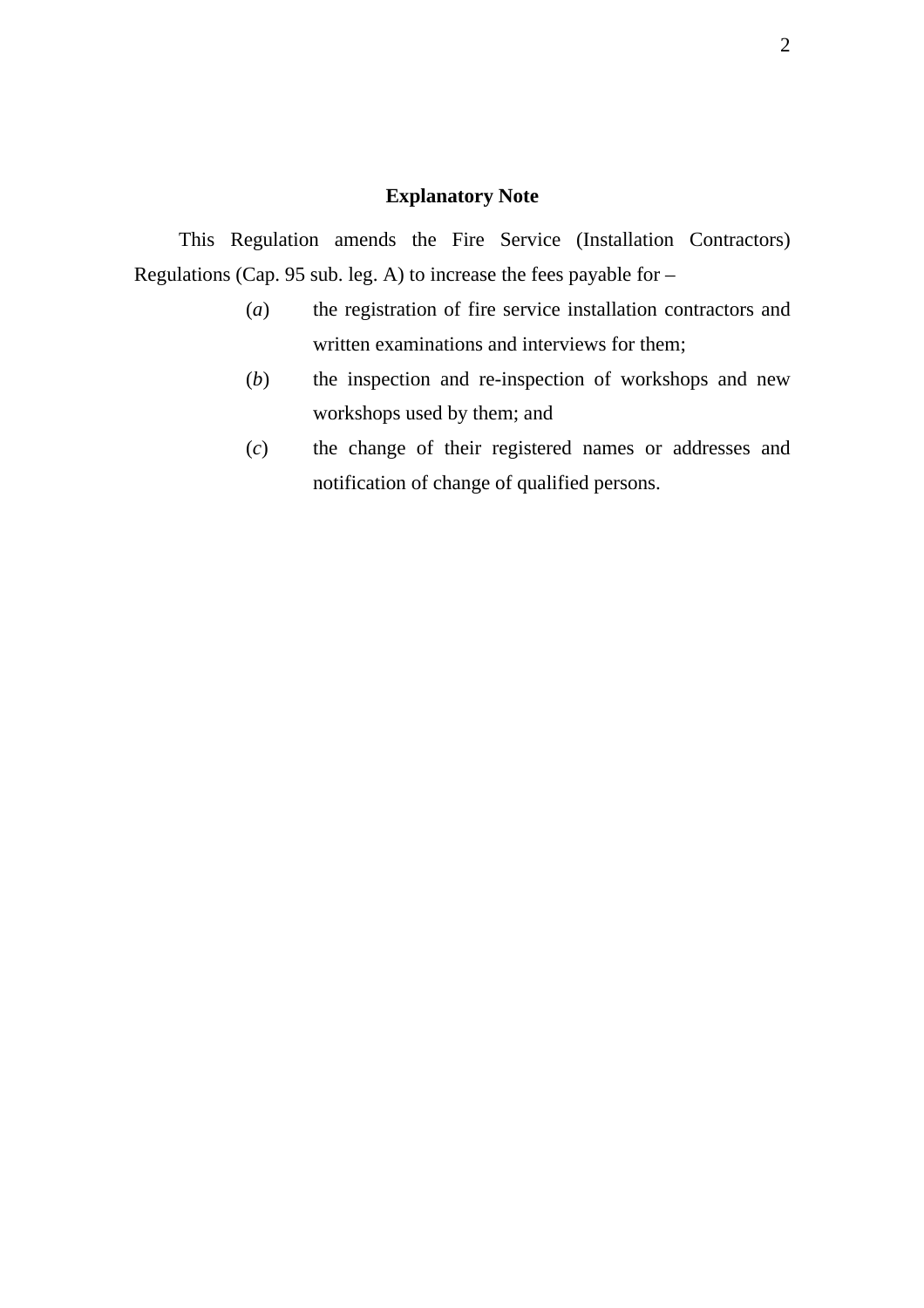**Annex B**

### **FIRE SERVICES DEPARTMENT (REPORTS AND CERTIFICATES)(FEE REVISION) REGULATION 2006**

(Made by the Secretary for Financial Services and the Treasury under section 29A of the Interpretation and General Clauses Ordinance (Cap. 1) by virtue of section 25 of the Fire Services Ordinance (Cap. 95))

#### **1. Commencement**

This Regulation shall come into operation on 7 July 2006.

#### **2. Fees**

Regulation 3 of the Fire Services Department (Reports and Certificates) Regulations (Cap. 95 sub. leg. C) is amended, in the Table –

- (*a*) in item 1, by repealing "\$380" and substituting "\$295";
- (*b*) in item  $2(a)$ , by repealing "\$345" and substituting "\$350";
- $(c)$  in item  $2(b)(i)$ , by repealing "\$1,650" and substituting "\$1,980";
- (*d*) in item  $2(b)(ii)$ , by repealing "\$2,590" and substituting "\$3,110";
- (*e*) in item 2(*b*)(iii), by repealing "\$2,870" and substituting "\$3,440";
- (*f*) in item  $2(b)(iv)$ , by repealing "\$7,060" and substituting "\$8,470";
- $(g)$  in item  $3(a)$ , by repealing "\$1,260" and substituting "\$1,510";
- (*h*) in item 3(*b*), by repealing "\$1,500" and substituting "\$1,800";
- (*i*) in item 3(*c*), by repealing "\$1,640" and substituting "\$1,970";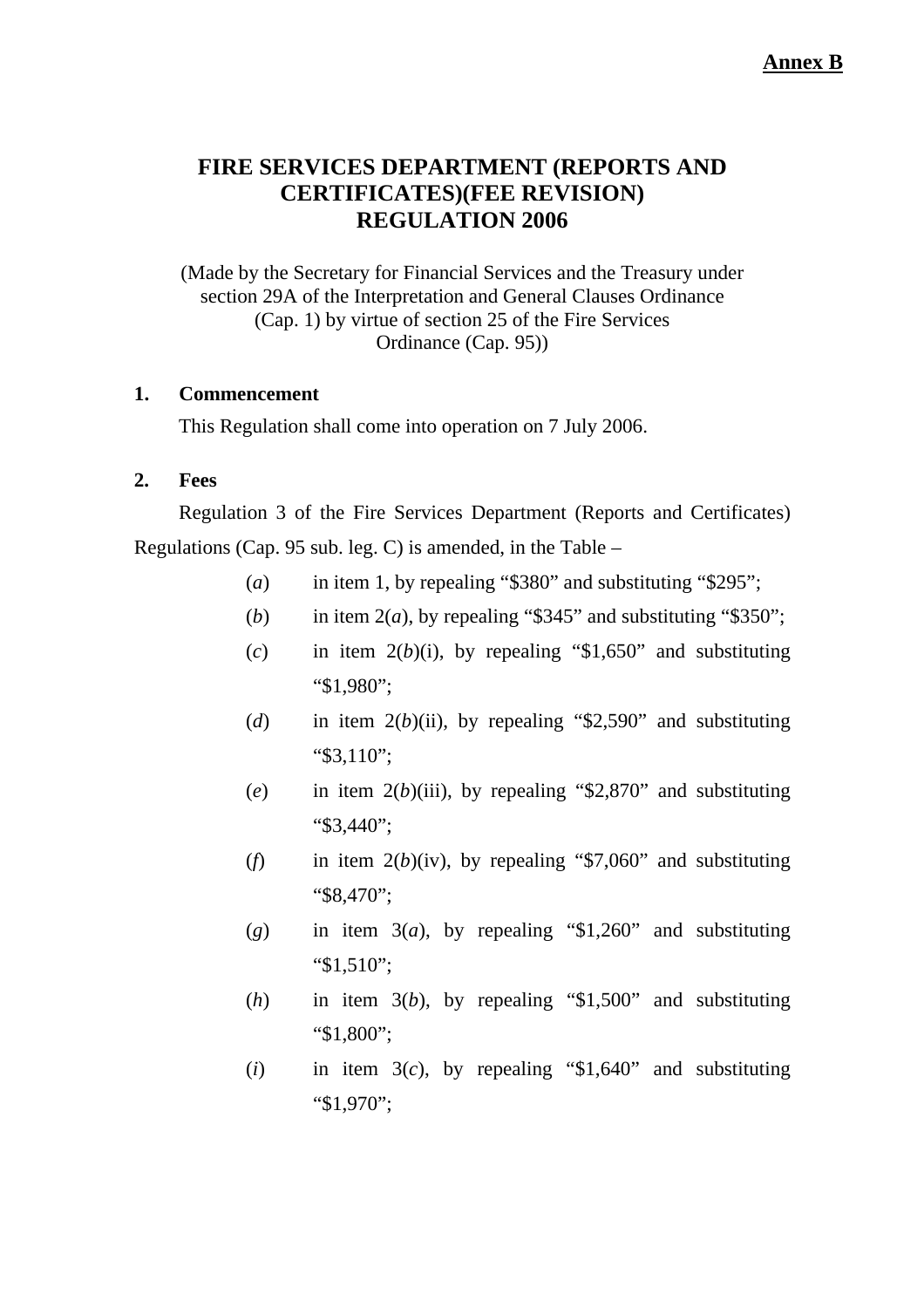- (*j*) in item 3(*d*), by repealing "\$1,060" and substituting "\$1,270";
- (*k*) in item 3(*e*), by repealing "\$1,300" and substituting "\$1,560";
- (*l*) in item 3(*f*), by repealing "\$1,440" and substituting "\$1,730";
- (*m*) in item 4(*a*), by repealing "\$1,140" and substituting "\$1,370";
- $(n)$  in item 4(*b*), by repealing "\$825" and substituting "\$990";
- (*o*) in item 5, by repealing "\$1,040" and substituting "\$1,250";
- (*p*) in item 6, by repealing "\$1,040" and substituting "\$1,250";
- (*q*) in item 7, by repealing "\$1,040" and substituting "\$1,250".

Secretary for Financial Services and the Treasury

3 May 2006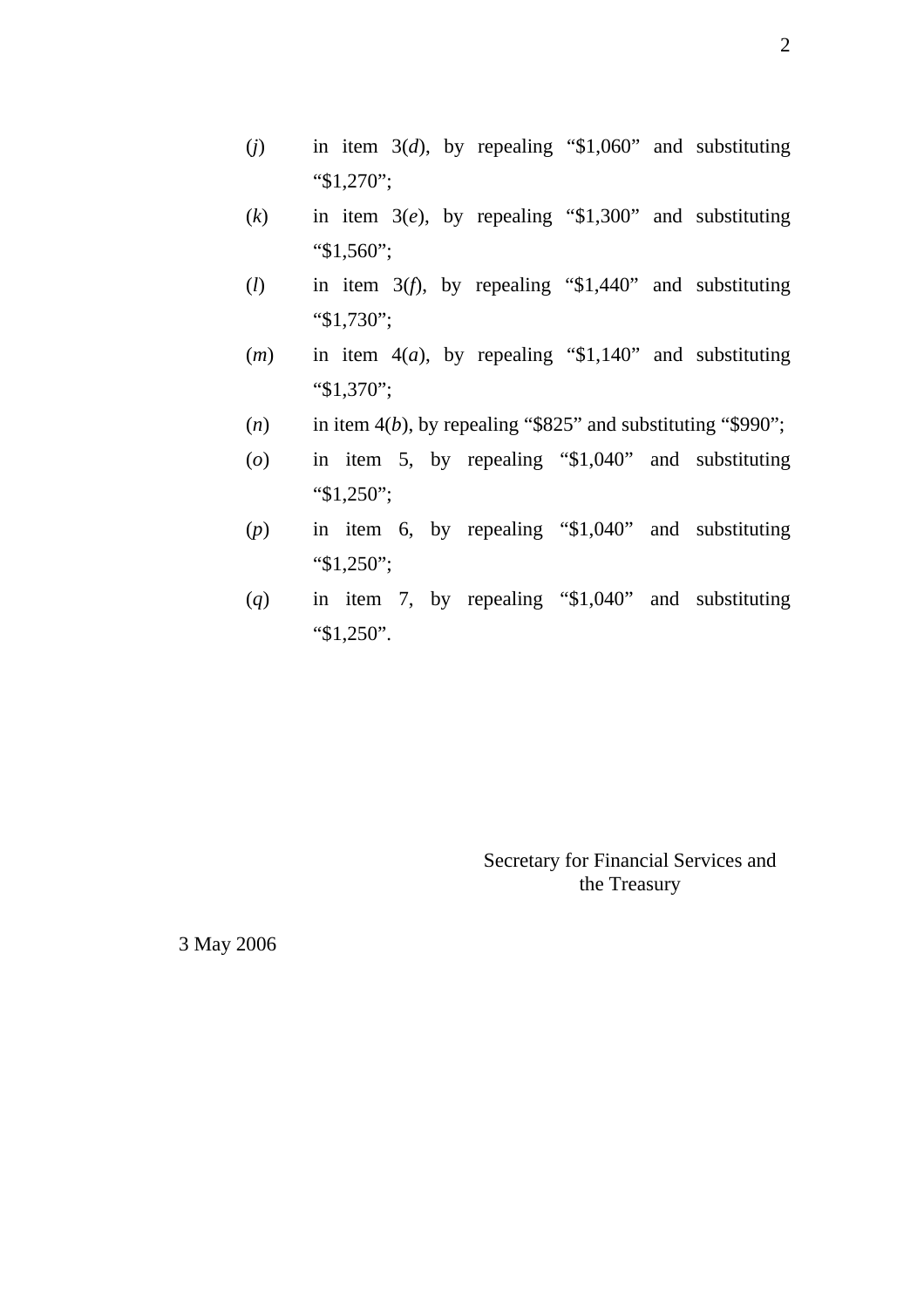#### **Explanatory Note**

This Regulation amends the Table to regulation 3 of the Fire Services Department (Reports and Certificates) Regulations (Cap. 95 sub. leg. C) –

- (*a*) to reduce the fee payable on a report on fire or other calamity attended by the Fire Services Department; and
- (*b*) to increase the fees payable to the Director of Fire Services in respect of the making or issue of certificates.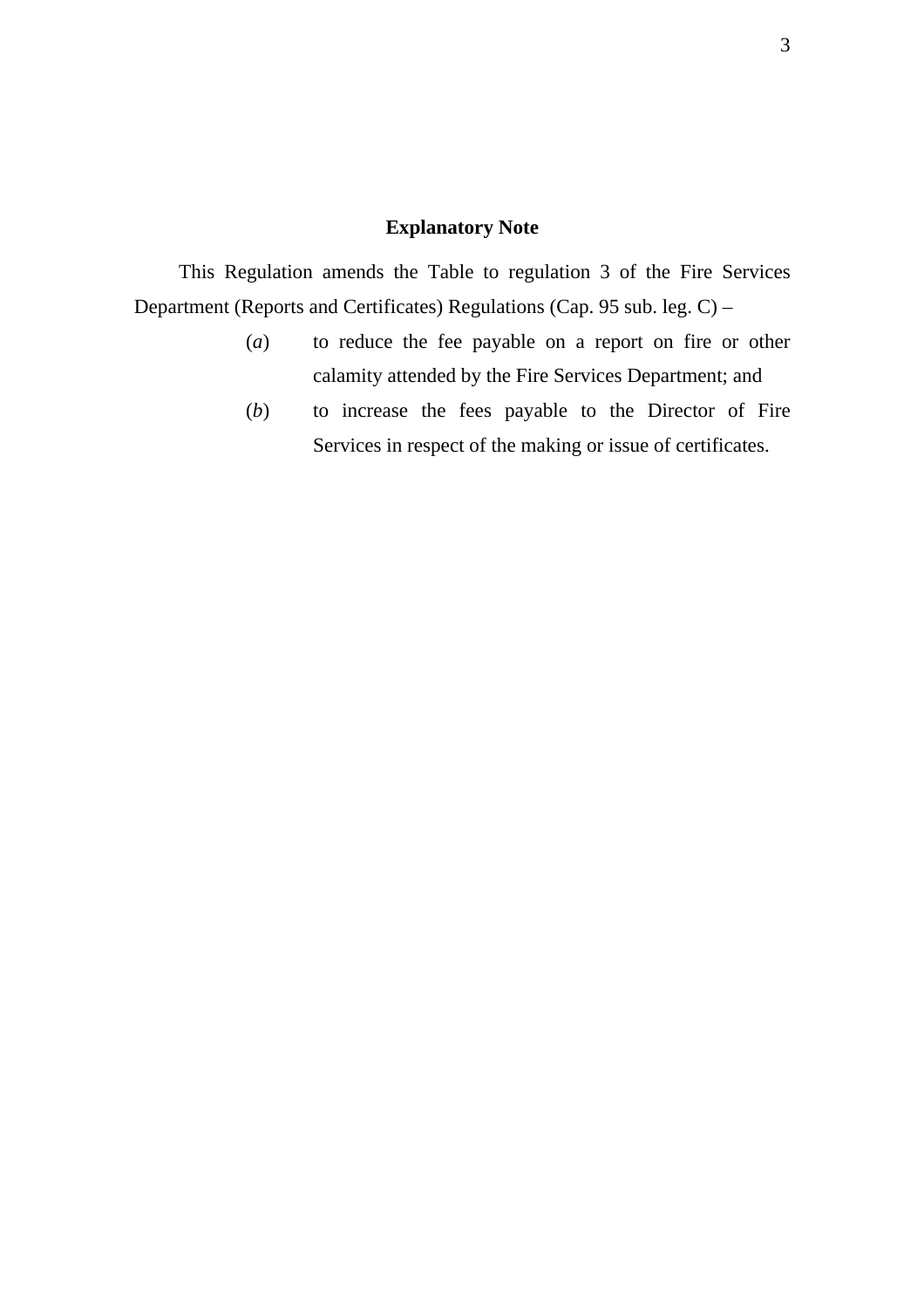### **DANGEROUS GOODS (GENERAL) (FEE REVISION) REGULATION 2006**

(Made by the Secretary for Financial Services and the Treasury under section 29A of the Interpretation and General Clauses Ordinance (Cap. 1) by virtue of section 5 of the Dangerous Goods Ordinance (Cap. 295))

#### **1. Commencement**

This Regulation shall come into operation on 7 July 2006.

#### **2. Licences and permits**

Regulation 183(1) of the Dangerous Goods (General) Regulations (Cap. 295 sub. leg. B) is amended, in the Table –

- (*a*) in item 8, by repealing "200" where it twice appears and substituting "230";
- (*b*) in item  $8(a)$ , by repealing "210" and substituting "250";
- $(c)$  in item 8(*b*), by repealing "400" and substituting "480";
- (*d*) in item  $8(c)$ , by repealing "605" and substituting "725";
- $(e)$  in item  $8(d)$ , by repealing "2,000" and substituting "2,300";
- (*f*) in item  $8(e)$ , by repealing "5,980" and substituting "6,580";
- (*g*) in item 9, by repealing "200" where it twice appears and substituting "230";
- (*h*) in item  $9(a)$ , by repealing "905" and substituting "1,090";
- $(i)$  in item  $9(b)(i)$ , by repealing "365" and substituting "440";
- (*j*) in item 9(*b*)(ii), by repealing "725" and substituting "870";
- $(k)$  in item  $9(b)$ (iii), by repealing "1,810" and substituting "2,170";
- (*l*) in item 10, by repealing "200" where it twice appears and substituting "230";
- $(m)$  in item 10(*a*), by repealing "400" and substituting "480";
- $(n)$  in item 10(*b*), by repealing "800" and substituting "960";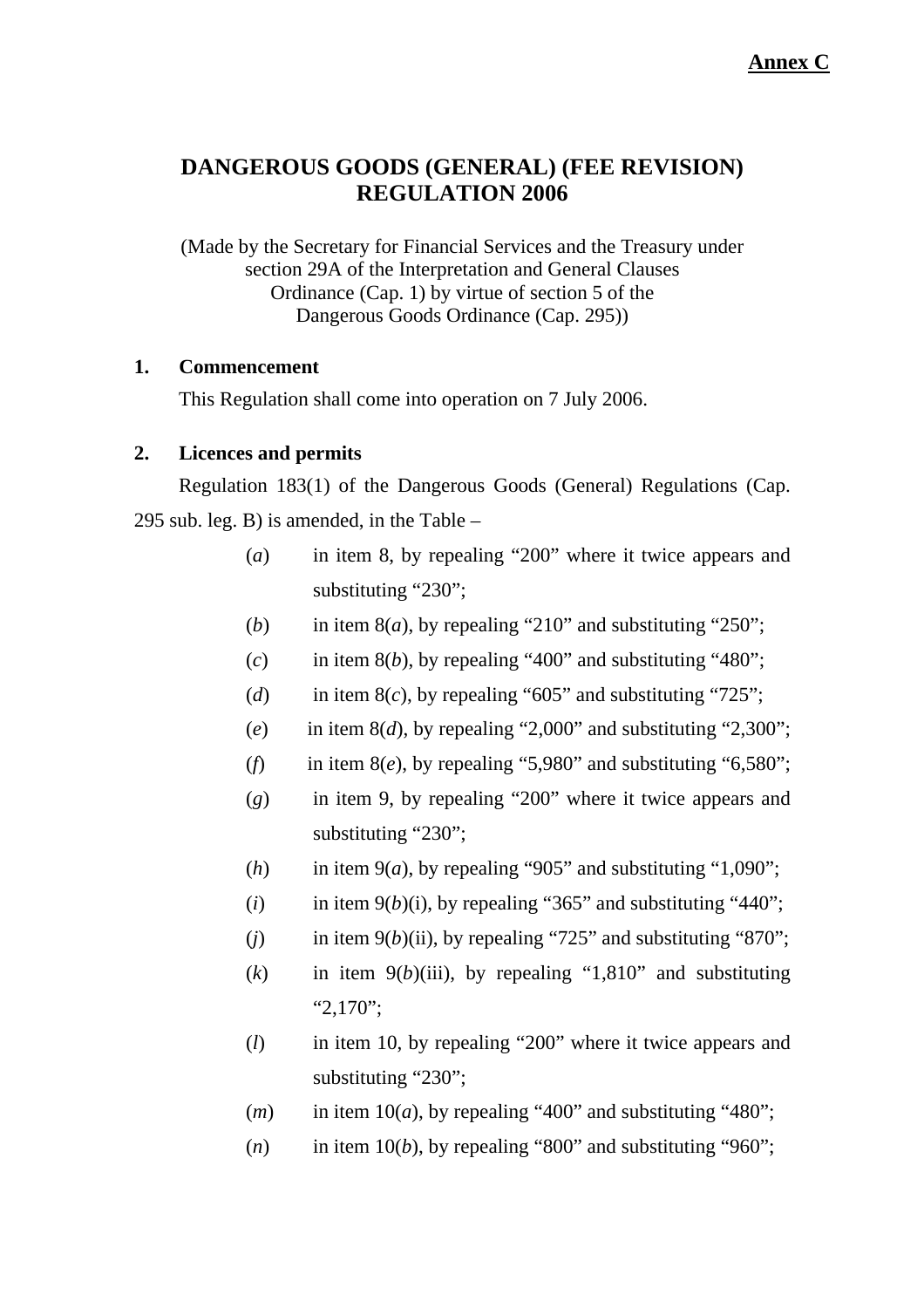- (*o*) in item 10(*c*), by repealing "2,000" and substituting "2,200";
- (*p*) in item 11, by repealing "200" where it twice appears and substituting "230";
- $(q)$  in item 11, by repealing "1,080" and substituting "1,300";
- (*r*) in item 12, by repealing "200" where it twice appears and substituting "230";
- (*s*) in item 12, by repealing "725" and substituting "835".

Secretary for Financial Services and the Treasury

3 May 2006

#### **Explanatory Note**

This Regulation amends the Table to regulation 183(1) of the Dangerous Goods (General) Regulations (Cap. 295 sub. leg. B) to increase the fees payable  $for -$ 

- (*a*) the grant or renewal of licences or permits relating to the storage, manufacture and conveyance of various categories of dangerous goods; and
- (*b*) the issue of duplicates of and the making of alterations or additions to, or endorsements on, such licences or permits.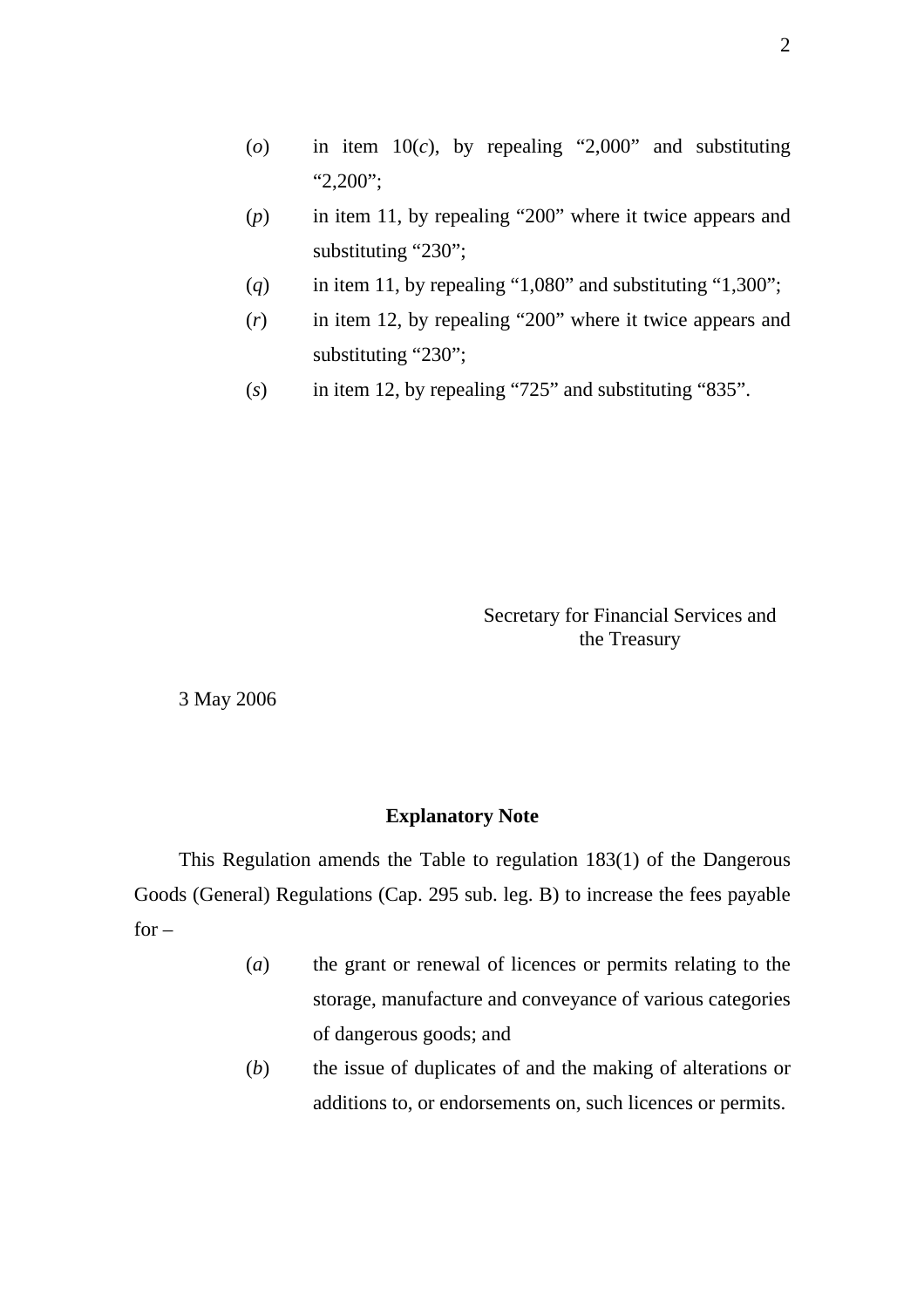#### **TIMBER STORES (FEE REVISION) REGULATION 2006**

(Made by the Secretary for Financial Services and the Treasury under section 29A of the Interpretation and General Clauses Ordinance (Cap. 1) by virtue of section 12 of the Timber Stores Ordinance (Cap. 464))

#### **1. Commencement**

This Regulation shall come into operation on 7 July 2006.

#### **2. Fees**

The Schedule to the Timber Stores Regulation (Cap. 464 sub. leg. A) is amended –

- (*a*) in item 1, by repealing "2,345" and substituting "2,700";
- (*b*) in item 2, by repealing "970" and substituting "870";
- (*c*) in item 3, by repealing "230" and substituting "255";
- (*d*) in item 4, by repealing "230" and substituting "255";
- (*e*) in item 5, by repealing "230" and substituting "255".

Secretary for Financial Services and the Treasury

3 May 2006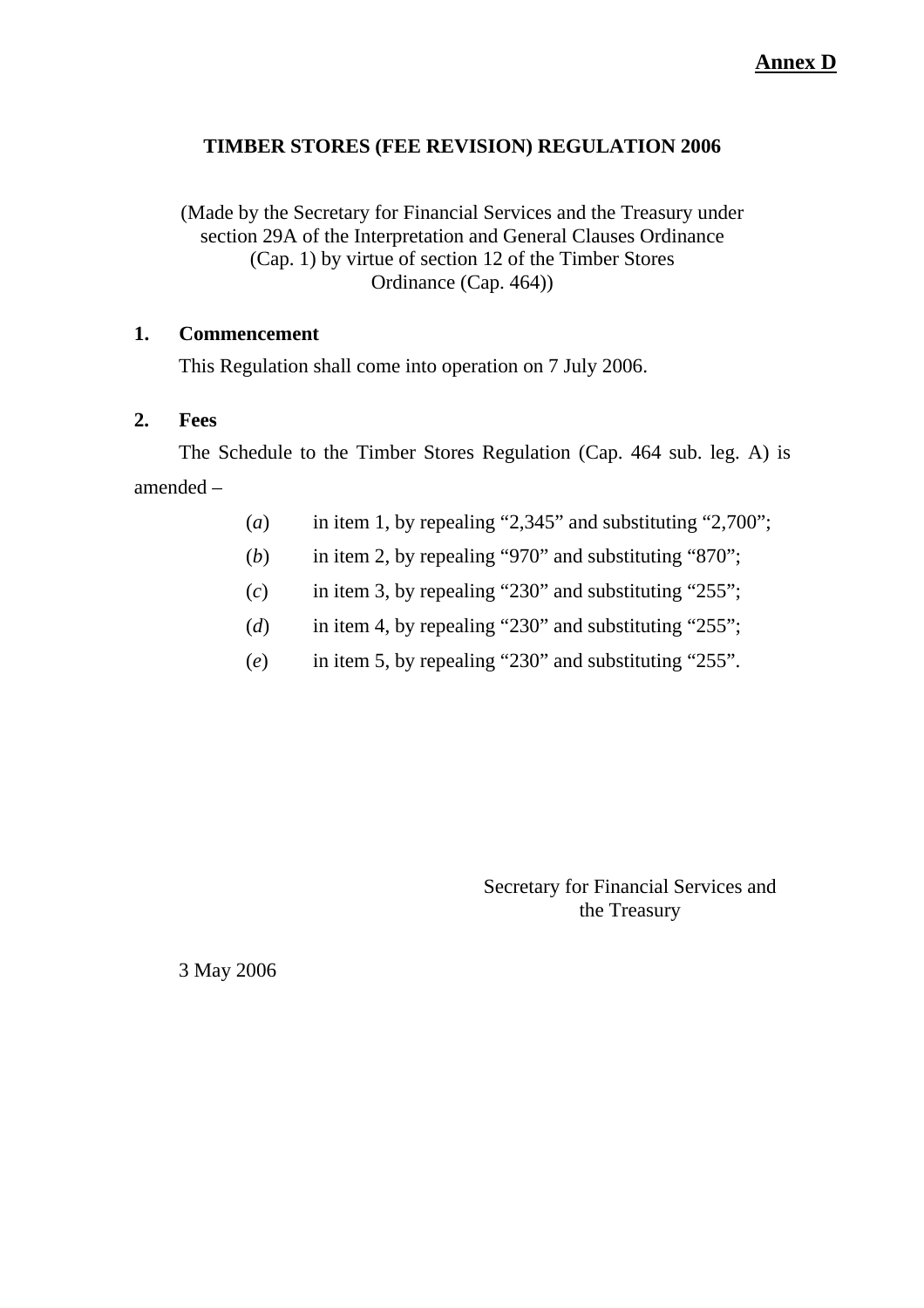#### **Explanatory Note**

This Regulation amends the Schedule to the Timber Stores Regulation (Cap. 464 sub. leg. A) –

- (*a*) to reduce the fees payable for the renewal of licences under the Timber Stores Ordinance (Cap. 464); and
- (*b*) to increase the fees payable for the grant, transfer or issue of a duplicate of those licences and the amendment of their conditions or particulars.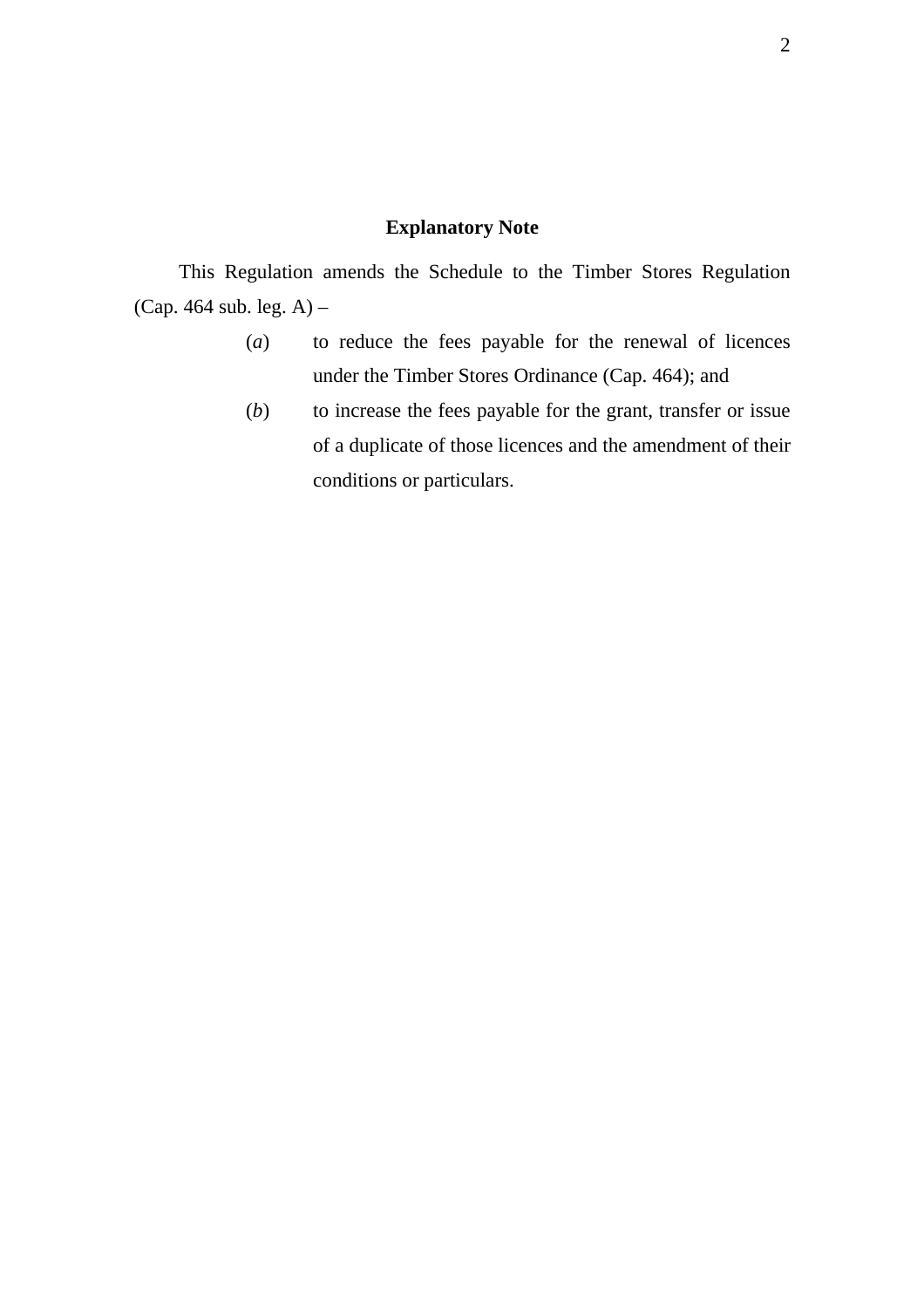# **Existing and Proposed Fees**

| <b>Item</b>    |                                                                                                                                                                           | Last<br><b>Revision</b> | <b>Existing Fee</b><br>Level | Cost<br><b>Recovery</b><br>Level at<br>2005-06<br><b>Price Level</b> | <b>Proposed Fee</b><br><b>Level</b> | <b>Proposed</b><br>Percentage<br>Increase /<br><b>Decrease</b> |  |  |
|----------------|---------------------------------------------------------------------------------------------------------------------------------------------------------------------------|-------------------------|------------------------------|----------------------------------------------------------------------|-------------------------------------|----------------------------------------------------------------|--|--|
|                | <b>Fire Service (Installation Contractors) Regulations (Cap. 95A)</b>                                                                                                     |                         |                              |                                                                      |                                     |                                                                |  |  |
| 1              | Fire Service Installation (FSI) contractor<br>Class 1, Class 2 or Classes $1 & 2 -$<br>Registration (including production of<br>evidence and initial workshop inspection) | Feb 2001                | \$1,575                      | 62%                                                                  | \$1,810                             | 15%                                                            |  |  |
| $\overline{2}$ | FSI contractor Class 3 -<br>Written examination                                                                                                                           | Feb 2001                | \$925                        | 36%                                                                  | \$1,110                             | 20%                                                            |  |  |
| 3              | FSI contractor Class 3 - Interview                                                                                                                                        | Feb 2001                | \$960                        | 54%                                                                  | \$1,100                             | 15%                                                            |  |  |
| $\overline{4}$ | FSI contractor Class 3 -<br>Workshop inspection                                                                                                                           | Feb 2001                | \$795                        | 45%                                                                  | \$915                               | 15%                                                            |  |  |
| 5              | FSI contractor Class 1, Class 2,<br>Classes $1 & 2$ or Class $3 -$<br>Workshop re-inspection                                                                              | Feb 2001                | \$795                        | 45%                                                                  | \$915                               | 15%                                                            |  |  |
| 6              | FSI contractor Class 1, Class 2,<br>Classes $1 & 2$ or Class $3 -$<br>New workshop inspection                                                                             | Feb 2001                | \$795                        | 45%                                                                  | \$915                               | 15%                                                            |  |  |
| $\tau$         | FSI contractor Class 1, Class 2,<br>Classes $1 \& 2$ or Class $3 -$<br>New workshop re-inspection                                                                         | Feb 2001                | \$795                        | 45%                                                                  | \$915                               | 15%                                                            |  |  |
| 8              | FSI contractor Class 1, Class 2,<br>Classes $1 & 2$ or Class $3 -$<br>Change of registered name or<br>registered address                                                  | Feb 2001                | \$385                        | 92%                                                                  | \$425                               | 10%                                                            |  |  |
| 9              | FSI contractor Class 1, Class 2,<br>Classes $1 \& 2$ – Change of qualified<br>person                                                                                      | Feb 2001                | \$480                        | 86%                                                                  | \$530                               | 10%                                                            |  |  |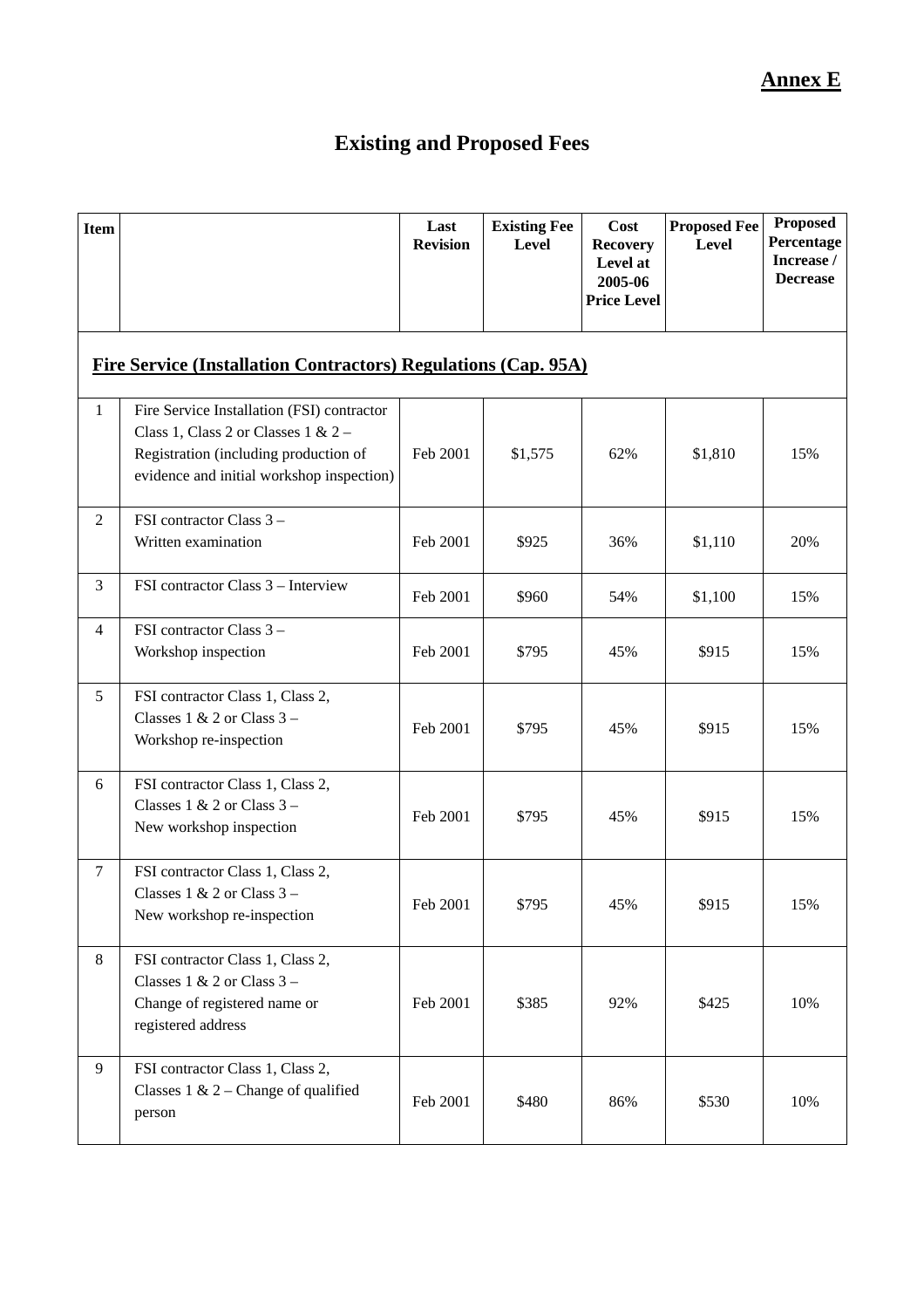| <b>Item</b> |                                                                                                                                                                                                                                                                    | Last<br><b>Revision</b> | <b>Existing Fee</b><br><b>Level</b> | Cost<br><b>Recovery</b><br>Level at<br>2005-06<br><b>Price Level</b> | <b>Proposed Fee</b><br><b>Level</b> | Proposed<br>Percentage<br>Increase /<br><b>Decrease</b> |
|-------------|--------------------------------------------------------------------------------------------------------------------------------------------------------------------------------------------------------------------------------------------------------------------|-------------------------|-------------------------------------|----------------------------------------------------------------------|-------------------------------------|---------------------------------------------------------|
|             | <u>Fire Services Department (Reports &amp; Certificates) Regulations (Cap. 95C)</u>                                                                                                                                                                                |                         |                                     |                                                                      |                                     |                                                         |
| 10          | Report on fire or other calamity attended<br>by the Fire Services Department                                                                                                                                                                                       | Apr 1997                | \$380                               | 129%                                                                 | \$295                               | $-22%$                                                  |
| 11          | Certificate required for compliance with<br>section $16(1)(b)$ of the Buildings<br>Ordinance (Cap. 123)                                                                                                                                                            | Apr 1997                | \$345                               | 99%                                                                  | \$350                               | 1%                                                      |
| 12          | Certificate required for compliance with<br>section $21(6)(d)$ of the Buildings<br>Ordinance (Cap. 123) – domestic building<br>not exceeding 20 000 $m^2$ in gross floor<br>area                                                                                   | Apr 1997                | \$1,650                             | 16%                                                                  | \$1,980                             | 20%                                                     |
| 13          | Certificate required for compliance with<br>section $21(6)(d)$ of the Buildings<br>Ordinance (Cap. 123) – domestic building<br>exceeding $20000 \text{ m}^2$ in gross floor area                                                                                   | Apr 1997                | \$2,590                             | 16%                                                                  | \$3,110                             | 20%                                                     |
| 14          | Certificate required for compliance with<br>section $21(6)(d)$ of the Buildings<br>Ordinance (Cap. 123) – non-domestic<br>building not exceeding 20 000 $m^2$ in gross<br>floor area                                                                               | Apr 1997                | \$2,870                             | 17%                                                                  | \$3,440                             | 20%                                                     |
| 15          | Certificate required for compliance with<br>section $21(6)(d)$ of the Buildings<br>Ordinance (Cap. 123) – non-domestic<br>building exceeding 20 000 $m2$ in gross<br>floor area                                                                                    | Apr 1997                | \$7,060                             | 17%                                                                  | \$8,470                             | 20%                                                     |
| 16          | Certificate required for compliance with<br>section 33B of the Food Business<br>Regulation (Cap. 132 sub. leg.) – general<br>restaurant or light refreshment restaurant<br>not exceeding $230 \text{ m}^2$ in gross floor area                                     | Apr 1997                | \$1,260                             | 23%                                                                  | \$1,510                             | 20%                                                     |
| 17          | Certificate required for compliance with<br>section 33B of the Food Business<br>Regulation (Cap. 132 sub. leg.) – general<br>restaurant or light refreshment restaurant<br>exceeding $230 \text{ m}^2$ but not exceeding<br>$2000 \text{ m}^2$ in gross floor area | Apr 1997                | \$1,500                             | 24%                                                                  | \$1,800                             | 20%                                                     |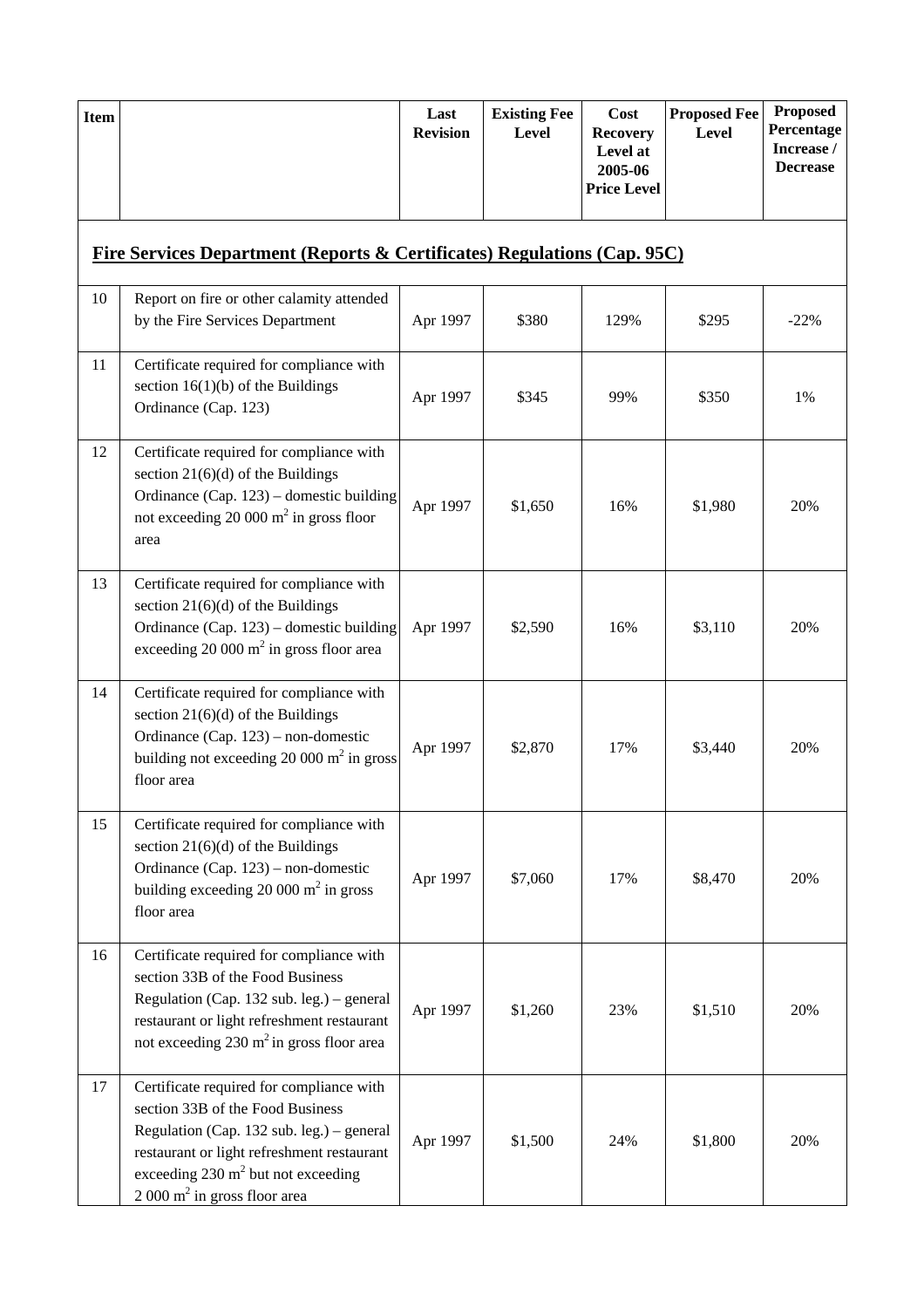| <b>Item</b> |                                                                                                                                                                                                                                                            | Last<br><b>Revision</b> | <b>Existing Fee</b><br>Level | Cost<br><b>Recovery</b><br>Level at<br>2005-06<br><b>Price Level</b> | <b>Proposed Fee</b><br><b>Level</b> | <b>Proposed</b><br>Percentage<br>Increase /<br><b>Decrease</b> |
|-------------|------------------------------------------------------------------------------------------------------------------------------------------------------------------------------------------------------------------------------------------------------------|-------------------------|------------------------------|----------------------------------------------------------------------|-------------------------------------|----------------------------------------------------------------|
| 18          | Certificate required for compliance with<br>section 33B of the Food Business<br>Regulation (Cap. 132 sub. leg.) – general<br>restaurant or light refreshment restaurant<br>exceeding $2000 \text{ m}^2$ in gross floor area                                | Apr 1997                | \$1,640                      | 22%                                                                  | \$1,970                             | 20%                                                            |
| 19          | Certificate required for compliance with<br>section 33B of the Food Business<br>Regulation (Cap. 132 sub. leg.) - bakery,<br>food factory or factory canteen not<br>exceeding $230 \text{ m}^2$ in gross floor area                                        | Apr 1997                | \$1,060                      | 23%                                                                  | \$1,270                             | 20%                                                            |
| 20          | Certificate required for compliance with<br>section 33B of the Food Business<br>Regulation (Cap. 132 sub. leg.) – bakery,<br>food factory or factory canteen exceeding<br>230 m <sup>2</sup> but not exceeding 2 000 m <sup>2</sup> in<br>gross floor area | Apr 1997                | \$1,300                      | 25%                                                                  | \$1,560                             | 20%                                                            |
| 21          | Certificate required for compliance with<br>section 33B of the Food Business<br>Regulation (Cap. 132 sub. leg.) - bakery,<br>food factory or factory canteen exceeding<br>$2000 \text{ m}^2$ in gross floor area                                           | Apr 1997                | \$1,440                      | 23%                                                                  | \$1,730                             | 20%                                                            |
| 22          | Certificate required for compliance with<br>regulation $3(3)(b)$ of the Places of Public<br><b>Entertainment Regulations</b><br>(Cap. 172 sub. leg.)                                                                                                       | Apr 1997                | \$1,140                      | 23%                                                                  | \$1,370                             | 20%                                                            |
| 23          | Certificate required for compliance with<br>regulation $162(9)(c)$ of the Places of<br><b>Public Entertainment Regulations</b><br>(Cap. 172 sub. leg.)                                                                                                     | Apr 1997                | \$825                        | 24%                                                                  | \$990                               | 20%                                                            |
| 24          | Certificate required for compliance with<br>section $7(1)(b)(ii)$ of the Child Care<br>Services Ordinance (Cap. 243)                                                                                                                                       | Apr 1997                | \$1,040                      | 24%                                                                  | \$1,250                             | 20%                                                            |
| 25          | Certificate required for compliance with<br>section $12(1)(c)$ of the Education<br>Ordinance (Cap. 279)                                                                                                                                                    | Apr 1997                | \$1,040                      | 25%                                                                  | \$1,250                             | 20%                                                            |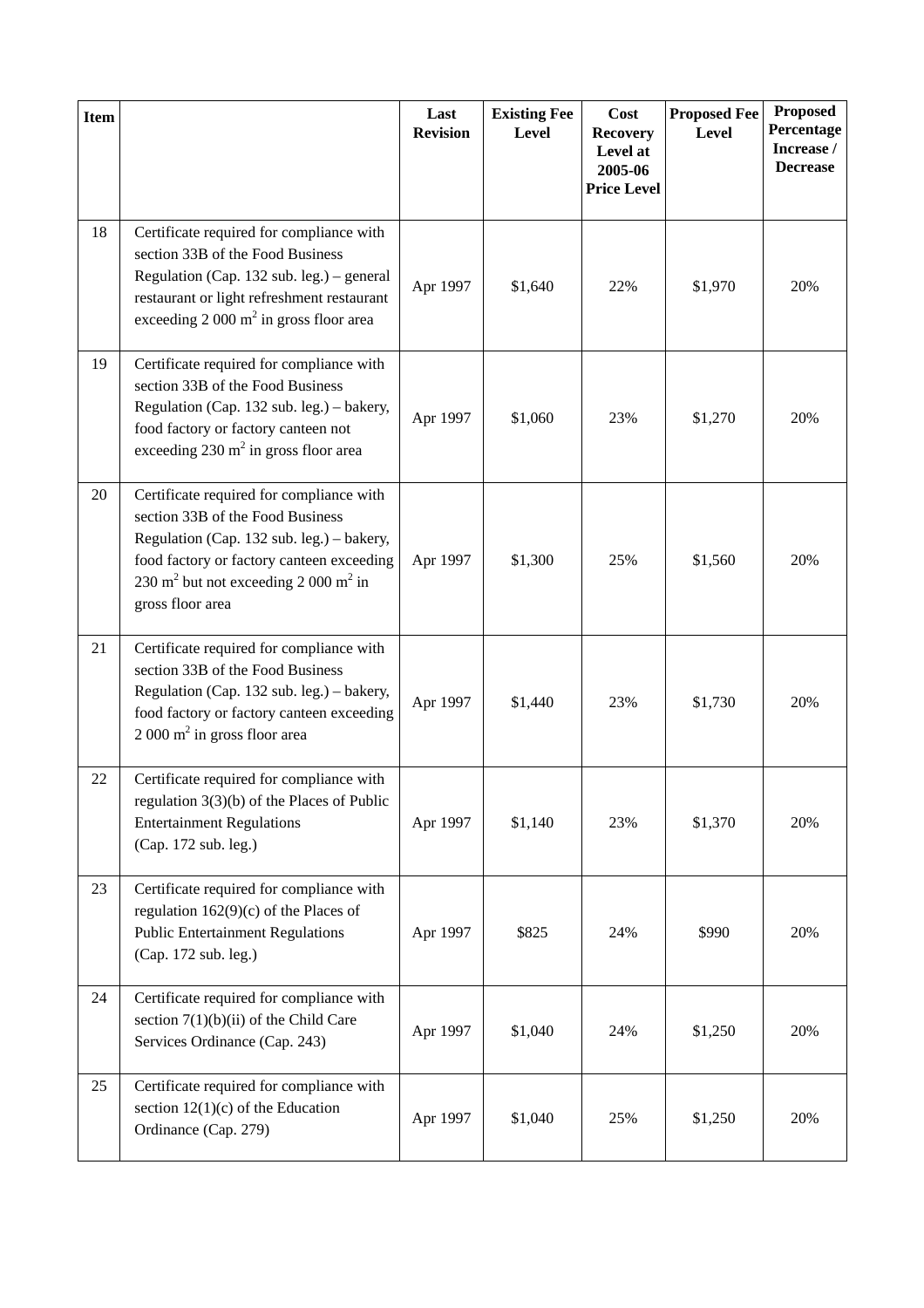| <b>Item</b> |                                                                                             | Last<br><b>Revision</b> | <b>Existing Fee</b><br><b>Level</b> | Cost<br><b>Recovery</b><br>Level at<br>2005-06<br><b>Price Level</b> | <b>Proposed Fee</b><br><b>Level</b> | <b>Proposed</b><br><b>Percentage</b><br>Increase /<br><b>Decrease</b> |
|-------------|---------------------------------------------------------------------------------------------|-------------------------|-------------------------------------|----------------------------------------------------------------------|-------------------------------------|-----------------------------------------------------------------------|
| 26          | Certificate required for compliance with<br>any of the provisions of any other<br>enactment | Apr 1997                | \$1,040                             | 28%                                                                  | \$1,250                             | 20%                                                                   |

# **Dangerous Goods (General) Regulations (Cap. 295B)**

| 27 | Grant or renewal of licence for storage,<br>for each store, of dangerous goods in<br>category 5, class 1, 2 or 3 (substances<br>giving off inflammable vapour) – in<br>quantities not exceeding 500 L                             | Mar 1995 | \$210<br>per annum   | 8%  | \$250<br>per annum   | 19% |
|----|-----------------------------------------------------------------------------------------------------------------------------------------------------------------------------------------------------------------------------------|----------|----------------------|-----|----------------------|-----|
| 28 | Grant or renewal of licence for storage,<br>for each store, of dangerous goods in<br>category 5, class 1, 2 or 3 (substances<br>giving off inflammable vapour) – in<br>quantities exceeding 500 L but not<br>exceeding 2 500 L    | Mar 1995 | \$400<br>per annum   | 13% | \$480<br>per annum   | 20% |
| 29 | Grant or renewal of licence for storage,<br>for each store, of dangerous goods in<br>category 5, class 1, 2 or 3 (substances<br>giving off inflammable vapour) – in<br>quantities exceeding 2 500 L but not<br>exceeding 5 000 L  | Mar 1995 | \$605<br>per annum   | 14% | \$725<br>per annum   | 20% |
| 30 | Grant or renewal of licence for storage,<br>for each store, of dangerous goods in<br>category 5, class 1, 2 or 3 (substances<br>giving off inflammable vapour) - in<br>quantities exceeding 5 000 L but not<br>exceeding 25 000 L | Mar 1995 | \$2,000<br>per annum | 44% | \$2,300<br>per annum | 15% |
| 31 | Grant or renewal of licence for storage,<br>for each store, of dangerous goods in<br>category 5, class 1, 2 or 3 (substances<br>giving off inflammable vapour) - in<br>quantities exceeding 25 000 L                              | Mar 1995 | \$5,980<br>per annum | 81% | \$6,580<br>per annum | 10% |
| 32 | Grant or renewal of licence for storage of<br>dangerous goods in category 2, other than<br>liquefied petroleum gas - for each tank                                                                                                | Mar 1995 | \$905<br>per annum   | 19% | \$1,090<br>per annum | 20% |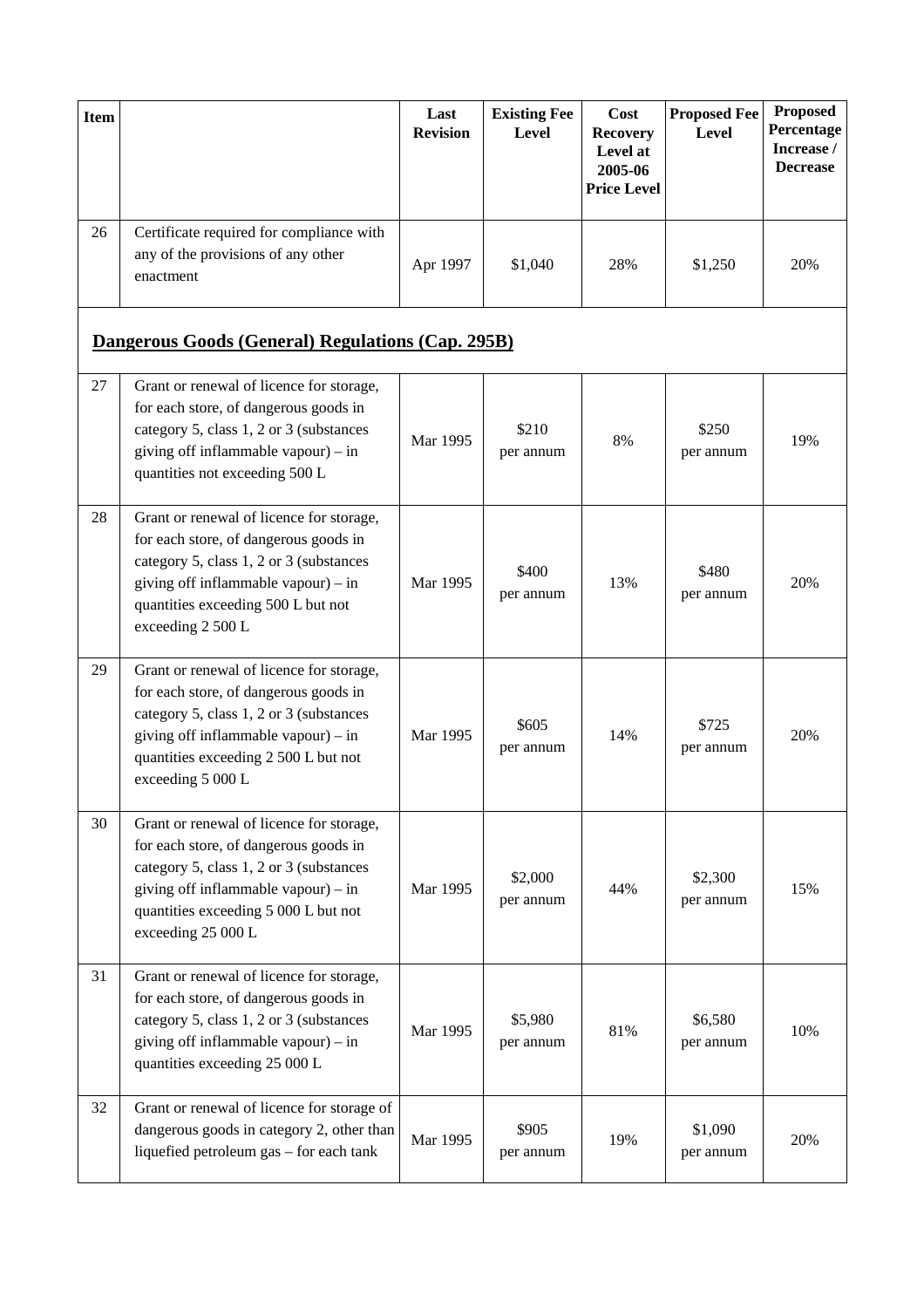| 33 | Grant or renewal of licence for storage of<br>dangerous goods in category 2, other than<br>liquefied petroleum gas - for each store<br>for not more than 10 cylinders                                          | Mar 1995 | \$365<br>per annum                                                    | 11% | \$440<br>per annum                                                    | 21% |
|----|----------------------------------------------------------------------------------------------------------------------------------------------------------------------------------------------------------------|----------|-----------------------------------------------------------------------|-----|-----------------------------------------------------------------------|-----|
| 34 | Grant or renewal of licence for storage of<br>dangerous goods in category 2, other than<br>liquefied petroleum gas - for each store<br>for more than 10 but not more than 50<br>cylinders                      | Mar 1995 | \$725<br>per annum                                                    | 23% | \$870<br>per annum                                                    | 20% |
| 35 | Grant or renewal of licence for storage of<br>dangerous goods in category 2, other than<br>liquefied petroleum gas - for each store<br>for more than 50 cylinders                                              | Mar 1995 | \$1,810<br>per annum                                                  | 39% | \$2,170<br>per annum                                                  | 20% |
| 36 | Grant or renewal of licence for storage,<br>for each store, of dangerous goods in<br>categories 3 to 10 other than category 5,<br>class 1, 2 or 3 or category $9A - not$<br>exceeding 25 kg                    | Mar 1995 | \$400<br>per annum                                                    | 16% | \$480<br>per annum                                                    | 20% |
| 37 | Grant or renewal of licence for storage,<br>for each store, of dangerous goods in<br>categories 3 to 10 other than category 5,<br>class 1, 2 or 3 or category 9A – exceeding<br>25 kg but not exceeding 100 kg | Mar 1995 | \$800<br>per annum                                                    | 34% | \$960<br>per annum                                                    | 20% |
| 38 | Grant or renewal of licence for storage,<br>for each store, of dangerous goods in<br>categories 3 to 10 other than category 5,<br>class 1, 2 or 3 or category 9A - exceeding<br>100 kg                         | Mar 1995 | \$2,000<br>per annum                                                  | 81% | \$2,200<br>per annum                                                  | 10% |
| 39 | Grant or renewal of licence for<br>manufacture of dangerous goods of any<br>category other than category 1 or 9A                                                                                               | Mar 1995 | \$1,080<br>per annum for<br>each category<br>of goods<br>manufactured | 20% | \$1,300<br>per annum for<br>each category<br>of goods<br>manufactured | 20% |
| 40 | Grant or renewal of licence for<br>conveyance of dangerous goods in<br>category 2 or 5                                                                                                                         | Mar 1995 | \$725<br>per annum                                                    | 65% | \$835<br>per annum                                                    | 15% |
| 41 | Fee for the issue of a duplicate of, or<br>making of an alteration or addition to, or<br>endorsement on, a licence (for items 27 to<br>40 above).                                                              | Mar 1995 | \$200                                                                 | 61% | \$230                                                                 | 15% |